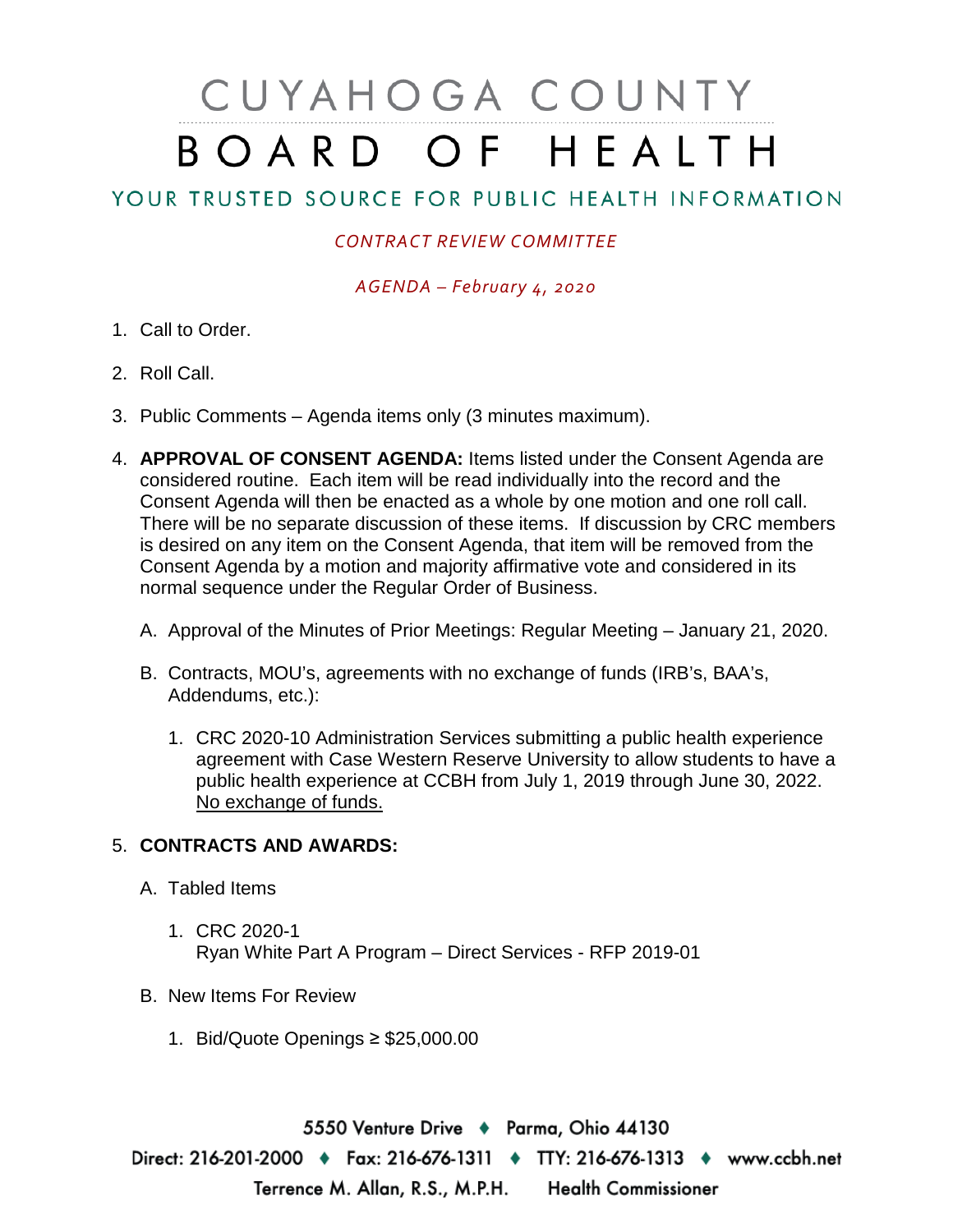- a. CRC 2020-11 Silver Oak Landfill Closure - RFP 2020-01 Silver Oak Landfill Closure
- b. CRC 2020-12 RFP 2020-02 HIV Prevention Program

*Lead Program:*

- c. CRC 2020-13 1634 Larchmont Ave. Up & Down Lakewood, Ohio 44107
- 2. Bid/Quote Openings < \$25,000.00

*Lead Program* 

- a. CRC 2020-14 23950 Glenbrook Blvd. Euclid, Ohio 44117
- b. CRC 2020-15 5209 Joseph St. Maple Heights, Ohio 44137
- 3. Expenditures: Contracts < \$25,000.00
	- a. CRC 2020-16 Prevention and Wellness Services submitting a contract with Northeast Ohio Alliance for Hope (NOAH) under the 2020 Creating Healthy Communities (CHC) grant from January 1, 2020 through December 31, 2020. Amount to be paid to NOAH is not to exceed \$22,000.00.

Purpose: To coordinate supermarket access work, support planning and build resident leadership.

Funding Source: 100% reimbursable through FY2020 CHC grant.

b. CRC 2020-17 Prevention and Wellness Services submitting addendums to the following contracts under the 2019/2020 HRSA Ryan White Part A Program grant:

Amount to be paid not to exceed: From To Circle Health Services (2019-42 & 2019-119) Mercy Health (2019-42 & 2019-203) \$280,481.00 \$293,481.00 5550 Venture Drive + Parma, Ohio 44130 Direct: 216-201-2000 ♦ Fax: 216-676-1311 ♦ TTY: 216-676-1313 ♦ www.ccbh.net Terrence M. Allan, R.S., M.P.H. **Health Commissioner**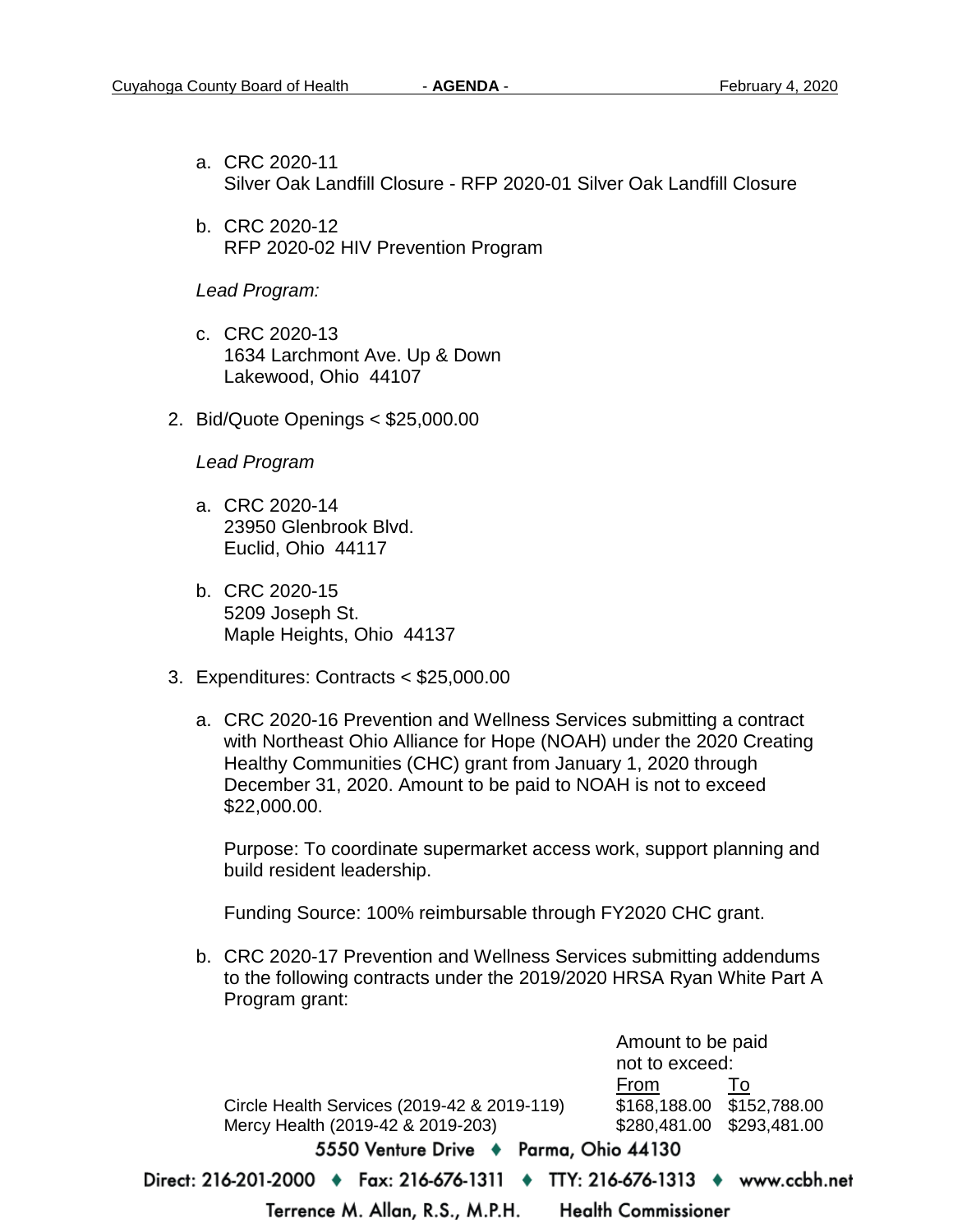Purpose: To provide services to low-income, uninsured and underinsured HIV positive persons.

Funding Source: 100% reimbursable through the FY2019 HRSA Ryan White grant.

c. CRC 2020-18 Prevention and Wellness Services submitting a contract with A.J. Boggs & IXN dba IXN under the Ryan White Part A grant from February 29, 2020 through February 28, 2021. Amount to be paid to A.J. Boggs & IXN dba IXN is not to exceed \$18,306.09.

Purpose: To collect and host the cumulative client level data for Ryan White.

Funding Source: 100% reimbursable through the FY2020 Ryan White grant.

d. CRC 2020-19 Prevention and Wellness Services submitting an addendum to the contract with TRAIT Brand Partners (CRC 2019-163) under the Teen Wellness Initiative (TWI) grant to increase the amount paid to TRAIT Brand Partners from not to exceed \$5,500.00 to \$12,125.00.

Purpose: To provide web hosting, security and maintenance for 216Teens.org

Funding Source: 100% reimbursable through the FY2019 TWI grant.

e. CRC 2020-20 Administration Services submitting a contract with Michael A. Dolan from January 22, 2020 through December 31, 2021. Amount to be paid to Michael A. Dolan is not to exceed \$10,000.00.

Purpose: To serve as Hearing Officer on behalf of CCBH.

Funding Source: 100% funded through CCBH General Revenue.

- 4. Revenue Generating Agreements < \$25,000.00
	- a. CRC 2020-21 Environmental Public Health Services submitting a Phase II Stormwater Services Agreement with the City of Lakewood to provide Phase II Stormwater services from January 1, 2020 through December 31, 2021. Amount to be received is not to exceed \$7,736.00.

Purpose: Implementation of the Minimum Control Measures (MCM) #3: Illicit Discharge Detection and Elimination (IDDE) programming and MCM #6: Pollution Prevention/Good Housekeeping for Municipal Operations.5550 Venture Drive + Parma, Ohio 44130

Direct: 216-201-2000 • Fax: 216-676-1311 • TTY: 216-676-1313 • www.ccbh.net

Terrence M. Allan, R.S., M.P.H. **Health Commissioner**